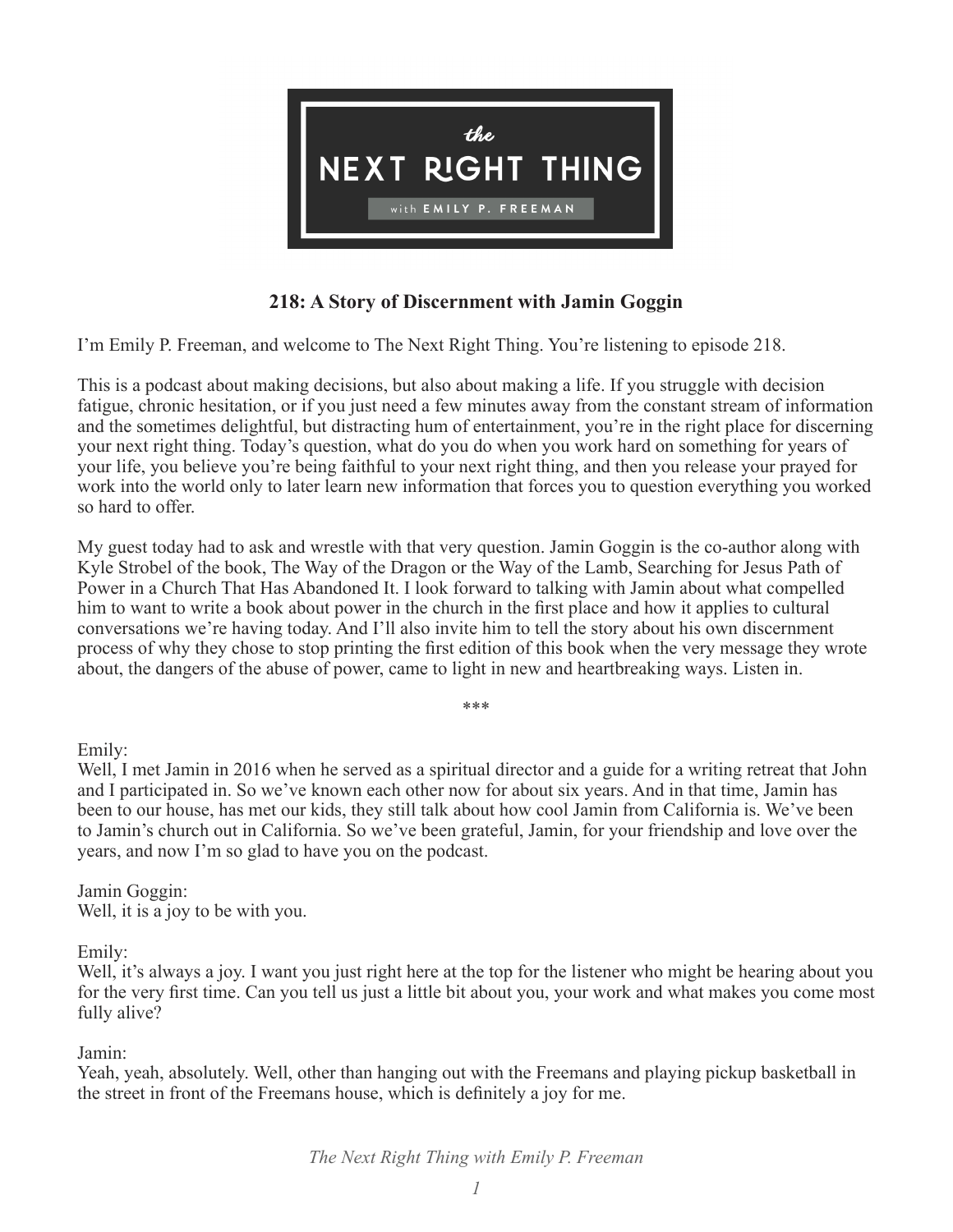Emily: Yeah that's a joy.

# Jamin:

Yes. I hail from north San Diego county. So sunny Southern California. I've been down in San Diego now for about six years, pastoring a church here called Mission Hills, but I'm an Orange County boy, born and raised. So for those that kind of know, Southern California a little bit, Orange County's just north up the five, as we like to say in California about our freeways, the five, and the 405.

# Emily:

You call your freeways the way I call the Goodwill.

## Jamin:

Yeah, totally, totally. Oh man. So born and raised in Orange County, been a pastor for many years, but moved down here becoming a pastor at Mission Hills, like I said, about six years ago. And so I've been in pastoral ministry for nearly, goodness, I'm bad with timing, but nearly 18 years now, I believe. And love to serve the local church. Love to proclaim God's word, shepherd God's people, be with them in their journey. And of course, local pastoral ministry provides the opportunity to do that. So for me, that's really the heart of my vocation, but I do feel part of my vocation as well is writing and expressing kind of my pastoral vocation through the written word, as well as doing spiritual retreats and kind of providing spiritual direction.

So some of my seminary training and education, I have two MAs and a PhD, but my, one of my MAs is in spiritual formation, soul care, and a big part of that master's degree program was training as a spiritual director and training in spiritual retreats and experiencing spiritual retreats. So that's always been kind of another component of my vocation and outlet and expression. So you guys coming in on the Tuscany retreat a few years ago, me doing that work there, that is definitely a passion for me. So other than the local church, writing, leading spiritual retreats, caring for souls in those contexts, those things, to use your language, are definitely places where I come alive.

And lastly, I think, but most importantly, a husband to Kristen and father of four children and we homeschool, so Kristen definitely takes the lion's share of that responsibility. She has her credential and she's an educator by heart, but I try to help out as best I can as well. So being a dad, in the thick of it with four kids still in the house, life is full and busy in the best way possible.

#### Emily:

You started to co-write a book with Kyle Strobel about power and you started it, if I got my dates right, back in 2010, and that eventually came out in 2017. So that's about a seven year runway.

Jamin:

Yes.

Emily:

No shame. I appreciate the research it took to do this book. The book, by the way is called The Way of the Dragon or the Way of the Lamb. And you say that the underlying problem behind nearly every major issue confronting the church is power, and the way you just shared, you're a pastor, so I imagine you have a front row seat to this, Jamin, you wrote this book, I just want to mention, just to put this in context, before the initial iterations of the Black Lives Matter movement, before the pandemic, before the podcast, The Rise and Fall of Mars Hill, before the many scandals that we've seen rock the church in the past few years. Was an incident back in 2010 that compelled you and Kyle to dive into this topic?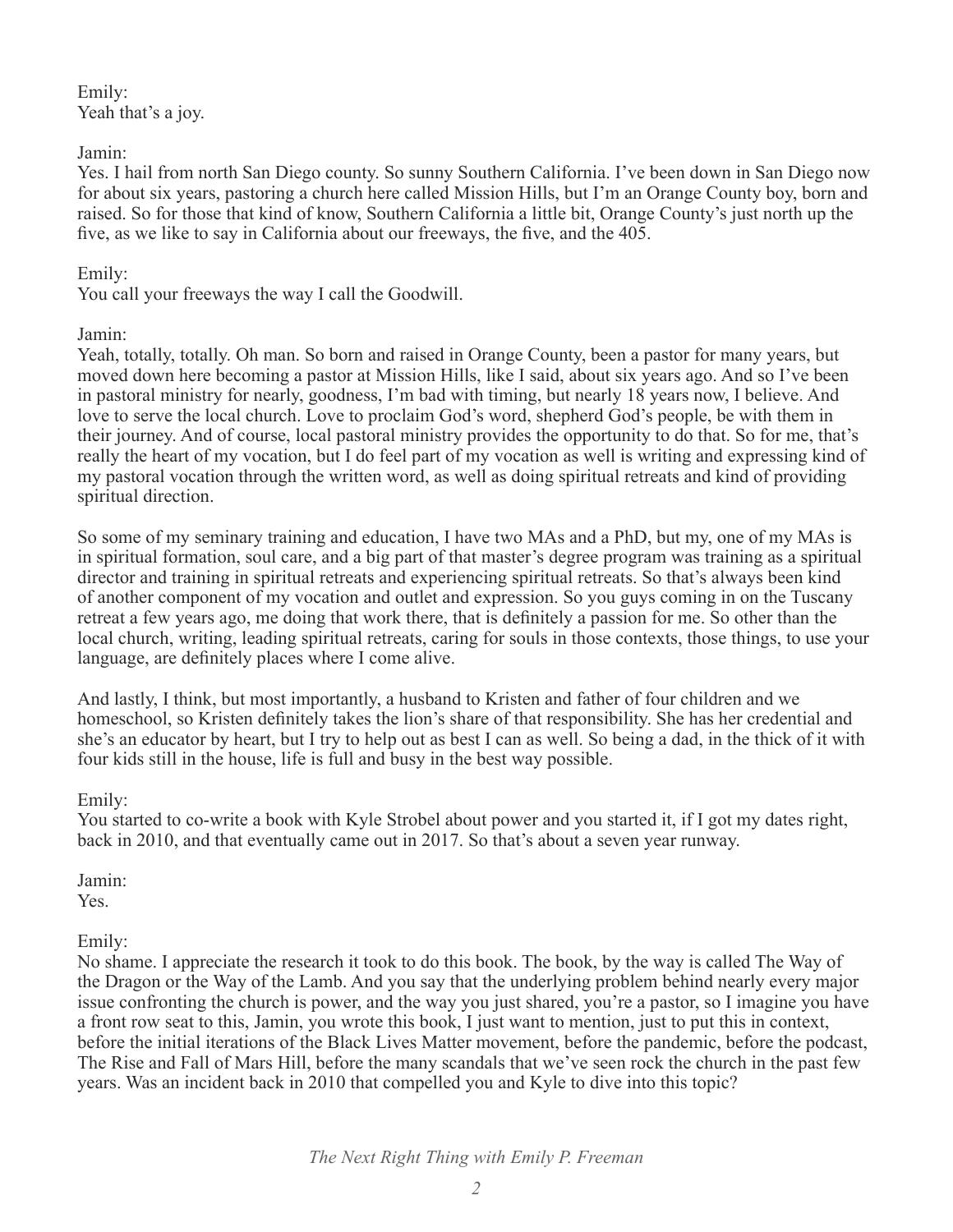Jamin:

Yeah, well, I think your setting of the context is helpful, but the first release of the book, as you said, was pre so many, even Church Too and the Me Too movement, I guess so any expressions within the culture more broadly and within the church where questions about power were being asked and concerns are being raised and for Kyle and I, my co-author, I would say really the inciting kind of incident, if you will, was really what God was doing in our own lives. And I think probably narrating a little bit of my own story is probably the right answer.

I went to seminary when I was a young man out of a Bible college with grandiosity in my heart and desire to be great, and my vision of ministry involved me on a large stage, preferably lined with screens that would make my image even larger and a room full of people hanging on my every word. And my visions of ministry didn't include sitting a bedside with an elderly woman who was dying and the quiet solace and pain of a hospital room. Didn't include navigating challenging marital dynamics between a husband and wife and my church and long hours of counseling and painful conversation. Didn't even really involve the hard work of preparing for that sermon on stage and that 20 to 25 hours of sitting with text and allowing scripture to interpret my own heart and my own life. Right?

So much of my vision for ministry was about being great and about having a platform and having recognition, being significant, being acknowledged kind of on the broader evangelical landscape, if you will. And I think a couple things happened for me. One was through the process of seminary and doing two master's degrees and some of what I already described in my seminary experience included therapy, included receiving spiritual direction, included spiritual retreats. And so much of that for me, was really fodder for beginning to see this in my own heart.

And coupled with that was a consistent confrontation, consistently was being confronted with Jesus and things that Jesus said that were really unfortunate for my plan. Things like the first will be last and last will be first and don't seek the seats of honor and my grace is sufficient for you, for my powers made perfect in weakness. And all these things that ran so contrary to my kind of vision for ministry and what I thought it meant to become a pastor. And so I think so, so much of those kind of seminary years and early years of ministry, I began to see some of this quest for power in my own heart, and I began to recognize that my vision for ministry ran in many ways, quite contrary Jesus's vision for ministry and the kingdom. And I think the last piece in this was along my kind of upward ascent as a young pastor, an I was asked to be an elder at a church, I think when I was 24 years old.

Emily: Wow.

# Jamin:

Yeah, I was being asked to preach much more in the quote big church, right? As a youth pastor being asked to teach other Bible study classes, I was being brought into certain circles with just more broadly within kind of the ministry world and network of kind of evangelical ministry world, where I was bumping shoulders with those who were publishing and running conferences and being given opportunities. And it was right in the midst of that kind of upward ascent that I lost my first job in ministry, and the church was struggling financially. Couldn't continue to really afford my salary along with many salaries, but that sent me in kind of in this kind of final turn into the truth of my hearts.

And as I kind of languished in unemployment and felt the sting of being disconnected from this vocation, I felt really called to what the Lord really did during that time for me was revealed how much this kind of drive for significance in power and recognition was really driving so much of my heart in ministry up to that point. And it was a true calling and there was much in my heart that was ordered rightly in that calling, to be sure, but he was showing me what was really going on underneath. And so that season for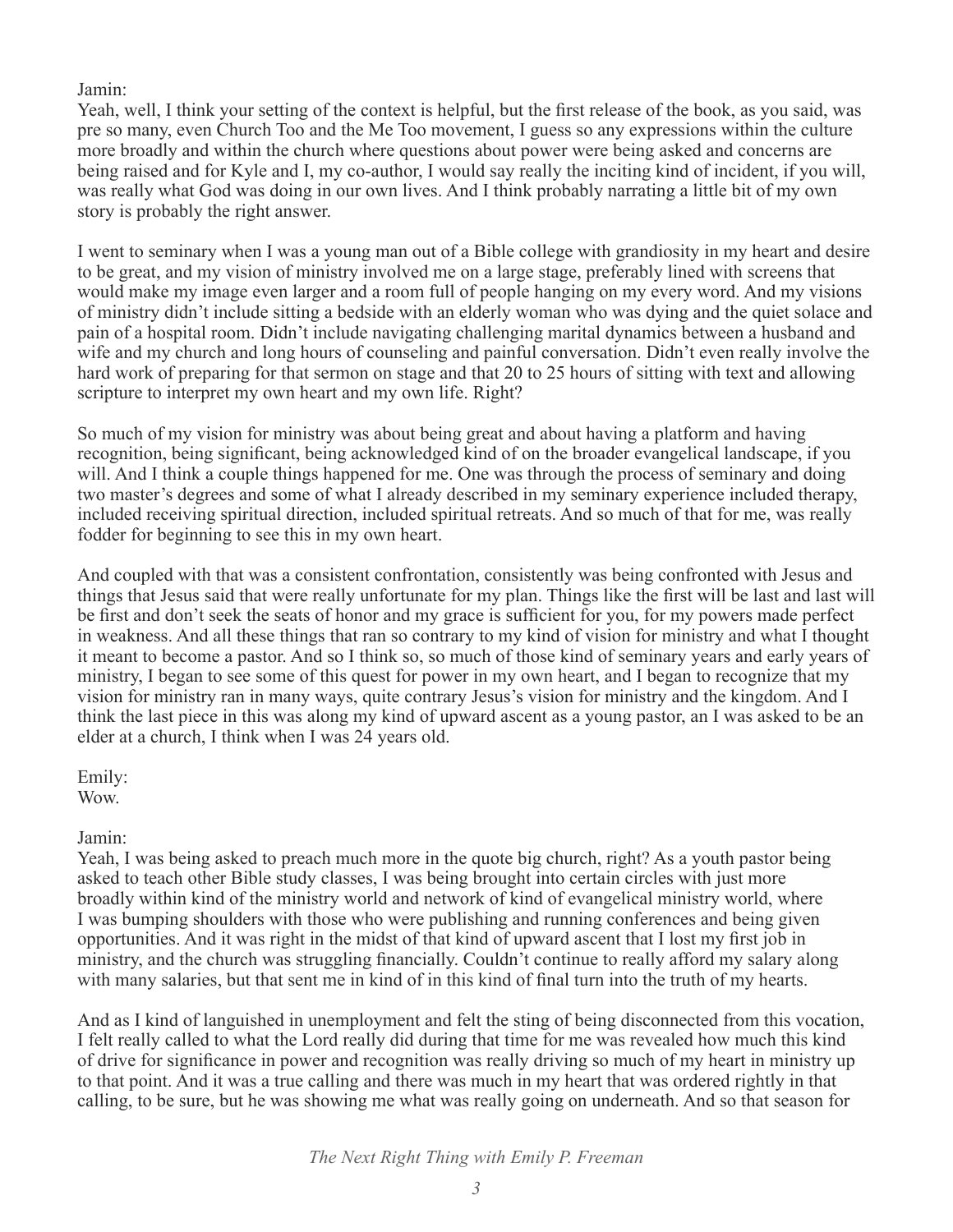me of being out of work, that kind of, as I launched back into ministry and I got my next job in ministry, that several year period is what really led into this now seven year journey of writing a book on power and weakness in the church.

So the driver was not here's something I figured out, let me tell everybody about it. The driver was not, oh, I've arrived. I now know exactly how to hold power in ministry the right way. Let me let everybody know my secret now as an early 30 year old, but really it was wow, Lord, I now see how much of my heart has been grasping for a way of power that's antithetical to Jesus and his cross. I want to pursue Jesus' way. And I'm not quite sure what that looks like. And so, so much of the writing in the book was a journey. That's why it took seven years, a journey of seeking out the way of Jesus, the way of kingdom power, the way of power formed by his cross. And so, as you know, maybe we'll get into this a bit, but so much of the book was then going on kind of a literal pilgrimage, going and seeking out those that along with my co-author, I felt embodied a different way of power in ministry that had real impact in the kingdom. People that had, I think, had real impact in the kingdom, and yet who seemed to choose a different way than this way of power I had been on.

## Emily:

I'm curious, I'm glad you mentioned that, because I would love to hear you just say a little bit about the format of the book. Not because format is always important in a book necessarily, but I think in your book specifically, it's really relevant to the conversation as how you and Kyle decided to lay the book out and who you decided to talk with.

## Jamin:

Yeah. The idea was not that we would write a book as experts on power, but that we would be honest about our own struggles and temptations as I just have, and honest about what we also saw in the church. I think coupled with everything I just shared, what I would say is the advice, the conferences, the guidance for that kind of previous way of power of seeking platform and significance and influence, and kind of leveraging a church for one's own kind of brand, the advice and conferences and guidance for that way were in my estimation kind of legion in the church. This was a way of power that was not kind of a unique temptation to me, but I saw it all around me. And so really what Kyle and I, my co-author, recognized was we needed to find folks that embodied this other way of power, that we saw Jesus commending to us in scripture and that he had been kind of confronting us with in our own lives. We needed to find those who are kind of sages of that way, who might show us what it would look like.

And so, yeah, the format of the book then was kind of ordered around that literal pilgrimage. So we spent several years of those seven years of the writing three or four of those years traveling and visiting with people. So Dallas Willard, Marva Don, John Perkins, James Huston, Eugene Peterson, and then John Vanier, we'll talk a little bit about later, but these were folks that not only wrote on and spoke about this question of kind of power in the church, but whose lives as best we could tell kind of embodied the way of Jesus. So we traveled and we sat with these folks in their living rooms or at coffee shops and we explored what it might look like to pursue the way of Jesus in ministry and what his way of power might I actually look like.

And so the format of the book then kind of really was shaped around this journey. So it's kind of us narrating our travels. And then if you dive into the book, you'll see this, that each of these kind of figures, kind of sages of the way had their own particular area of interest or emphasis that then kind of shaped or formed different themes for each chapter. Now, John Perkins, talking to him about reconciliation and racism in the church and kind of systemic evil and how we identify that in the church and how we name that as an evil power. And so each of these figures kind of provided different wisdom or kind of unique insights to different themes as they connect to power, the question of power.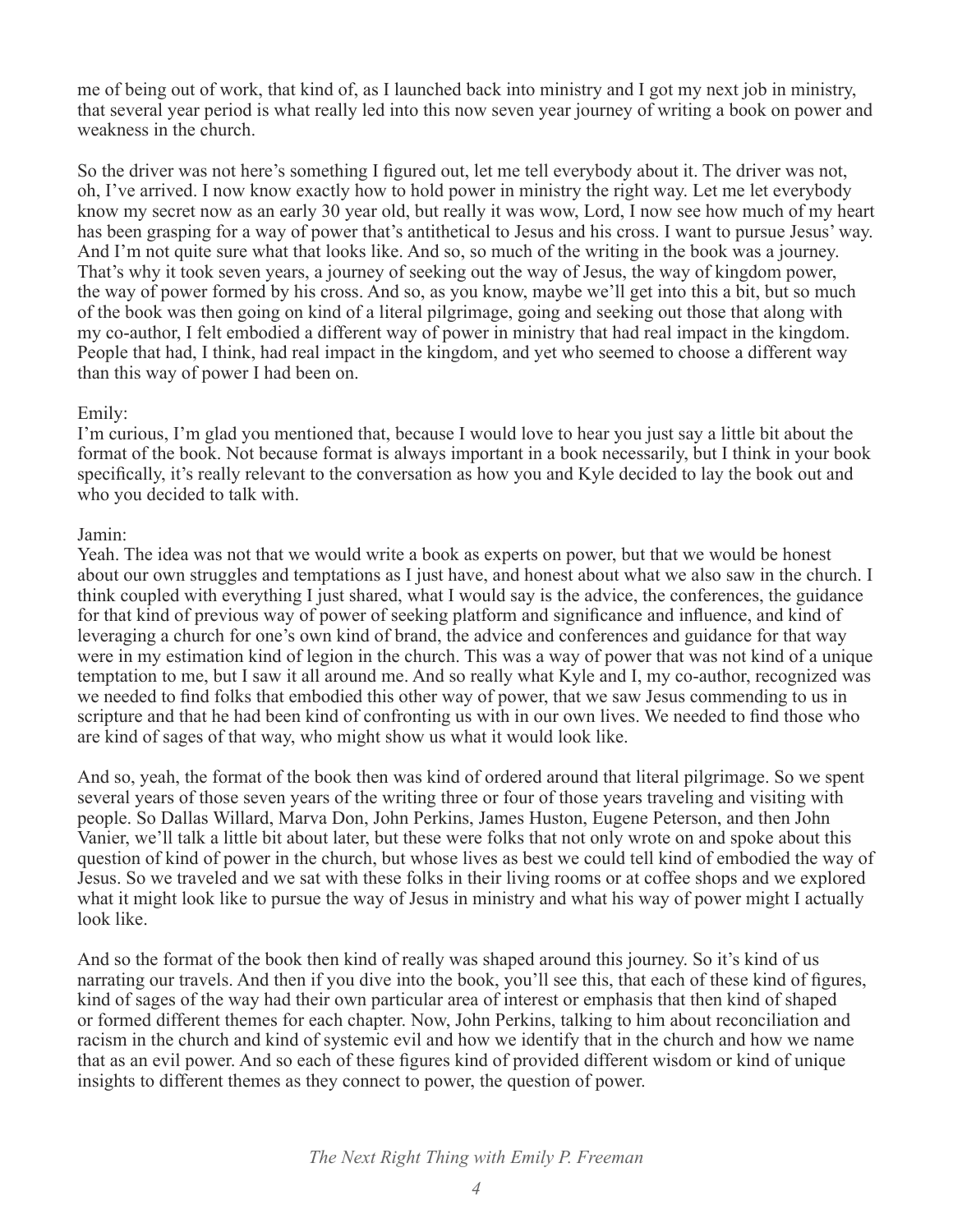# Emily:

You had such a unique experience. It's one thing to read about you having those conversations, but it's a whole nother thing for you to be in the room with these leaders and these people who many of us have read and learned from for so many years, what would we be most surprised to know from your perspective as someone sitting face to face with Dallas Willard before he died, or with the Marva Don or John Perkins?

## Jamin:

Yeah. Great question. By way of answering that question, maybe one thing would be helpful to say too at this point, because I've been assuming this already with so much of what I've been saying, for those that haven't read the book and might be listening to this, just to clarify, the kind of major argument of our book is that there are two ways of power available to us, and the book we name these as the way of the dragon or the way of the lamb. To use the language from scripture though, this is the way from above or the way from below as James will say in James II, this is the way of wisdom or the way of folly, right? We see these two ways narrated throughout all of scripture and the way we de delineate or distinguish between those two ways is their source and their tell off.

So in other words, where they come from and what they're for, and we argue that the way of the dragon or the way of from below or the way of folly or the way of flesh, to use biblical language, is the way of power and strength for the sake of control or domination. And that the way of the lamb or the way from above, the way of wisdom, the way of the spirit, is power in weakness for the sake of love. So the idea here is not that actually, as Christians, we're called to kind of eschew all power. This is actually one of the temptations I think when faced with toxic power in the church, abusive power in the church, which has been a major topic of conversation in recent months, like connected to the podcast, that's been wildly popular, The Rise and Fall of Mars Hill and other conversations that have surfaced in life of the church more broadly in recent months, as we see leaders that fall, one of the temptations is to kind of say, well, power's all by bad, right?

But what scripture actually offers us is a different answer. That there's a way of power that is actually faithful, that we're called to in the kingdom, this way of the lamb, power in weakness for the sake of love. And I share all of that, not just to provide some framework for what's already been said, but by way of answering your question, I think what, what I saw in these folks, Dallas Willard, Marva Don, Eugene Peterson, uniformly, was a continued embrace of their weakness and a willingness to be vulnerable, and I think what really struck me about my time with them was, yes, these were kind of sages on this way of power in weakness for the sake of love. Those who had for 50, 60, 70 years of their life embraced Jesus' way of the cross and whose lives really bore the fruit of that.

But they were folks who had not arrived nor viewed themselves as having arrived. And so as much as they were sages, as much as they had wisdom to offer in their eighties and in their nineties, in some cases, and the folks we spent time with, and by the way, most of these folks have since passed away since we wrote the book and what really struck me about their lives, the way they talked about their lives was now in their later years, discovering in new ways, frailties, weaknesses, fears, insecurities, vulnerabilities in their life and learning yet still what it meant to meet God there, to know the power of Christ in that place. To use Paul's language in Corinthians, to know what it means that God's power would rest in this place and to listen to Marva Don talk about her continued physical ailments, and now her inability to travel and speak as she was used to doing and learning and newer and deeper ways, what it meant to depend and trust on God. Listening to GI Packer talk about his recent hip surgery and saying things like I'm learning in a new way what it means, it is powers made perfect in my weakness.

And so what I saw in these folks was a commitment to embrace the way of Jesus to kind of be open to their frailty, to be open and vulnerable before the Lord in their own weakness, in their inabilities, in their insufficiency, and to meet God there and to know him more deeply. I think that was one thing that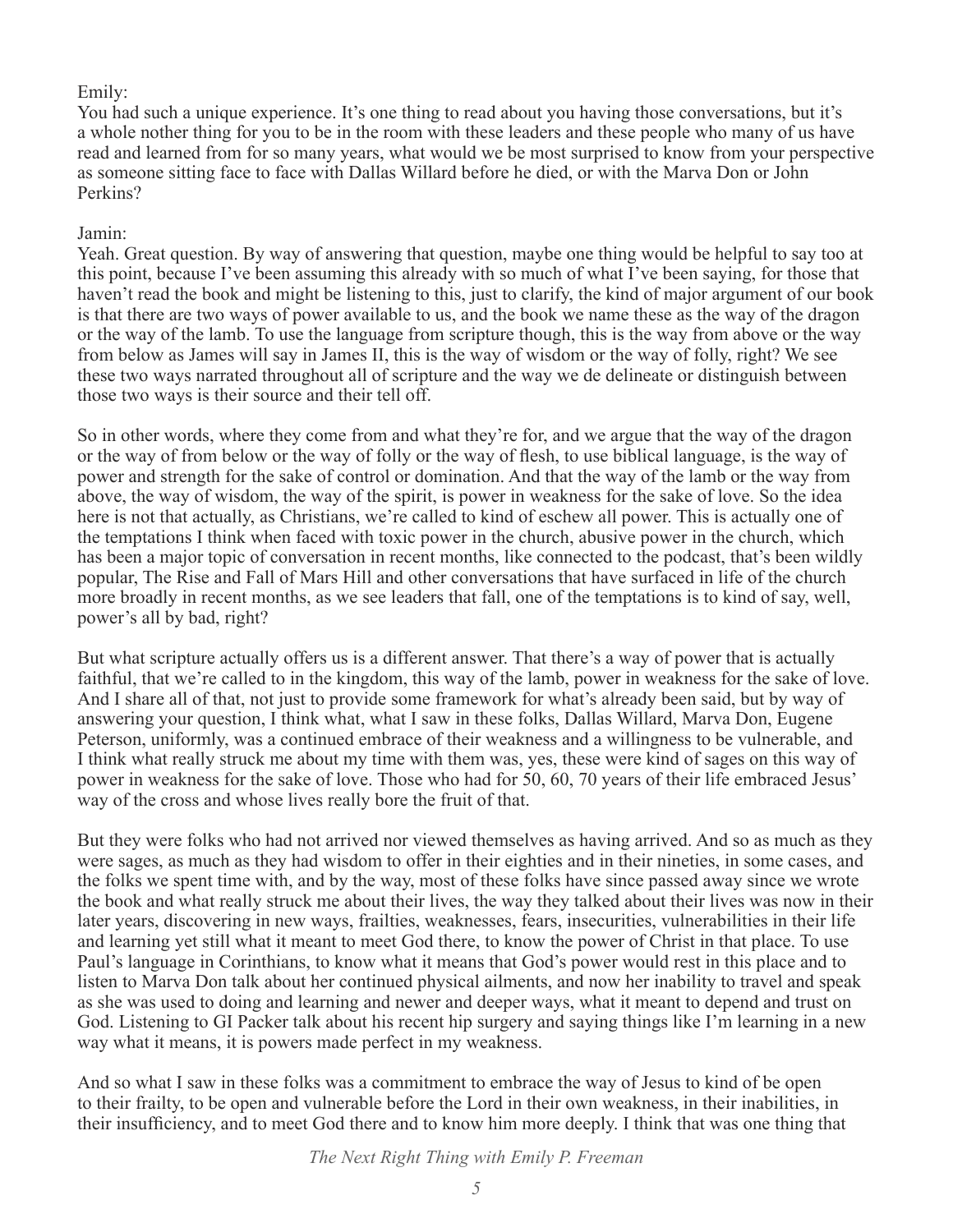uniformly stood out to me about their lives. And lastly, what I'll say is this, I can say it briefly, despite all the concern about the church, and there was great concern about the church embracing that way from below, embracing the way of the dragon, trying to kind of wield demonic power, as we would say in our book, to achieve kingdom ends, this is the real temptation in the church is to believe that our ends justify our means, right? As long as we have good kingdom goals in mind, we want to see people get saved, we want to share the gospel. It doesn't matter how we get there, right?

And to every one of them, there was a concern about that. And yet, despite all of that concern and real criticism, there was an abiding joy that the spirit was on the move, that despite all the concerns, despite all the challenges or the problems and evangelicalism as they saw them, that there was a real joy and a real hope tied to Christ's faithfulness, that he was going to accomplish his purposes, that he was going to build his church. And so what I didn't see in them was a sense of resignation or defeat, but real hope and joy, even though they spoke very sober mindedly about concerns they had.

#### Emily:

Well, coincidentally, so that you mentioned before, there were two additions, there are two additions of the book. The first edition released on the day Donald Trump was sworn into office, which I only mention because I don't think anyone would argue that the office of the President of the United States is one that the world agrees is a powerful position. And so I could imagine the conversations on your book launch day, even in that week, seemed extremely relevant, even though your book is about power in the church. But I'm curious if you remember during that time in the early days of that first edition, were there other things happening in the cultural moment, even among the church, again, this was 2017, which was a really different time than where we are now, but around that, the release of the book specifically in the church, what conversations were you having with people about the concepts in the book?

#### Jamin:

Yeah, I think in many probably who are listening as podcasts are aware of maybe more recent stories of fallen leaders. Obviously the Mars Hill podcast kind of brought back into our collective consciousness, that story, but it's not actually not a real news story. We actually discussed some of those realities about Mars Hill in the original edition of our book. But I think maybe Ravi Zacharias would be another recent story of a leader that has long been looked to for gospel wisdom and faithfulness and whose life has been actually been revealed to be painfully duplicitous in some deeply sinister and sinful ways. I share those more immediate examples that are kind of in our collective consciousness, simply as a way of saying, I would say within the year that our book came out, there were many other stories just like that, we just may not remember them right now.

Within that first year there, there was what happened with Mars Hill was happening then actually. Within a couple years, within a year or two years of the book first releasing, there were, I would say a significant number of very prominent pastors who not only had large churches, but who were writing books, who were the headline speakers at all the big conferences. And if you were to go back then now and look at the year before our book released, and I don't know where you could even find this, but it'd be interesting to do, if you could go back and look at a couple of the larger Christian conferences, particularly pastoral, ministry related conferences in that year. I think you would find that a significant number of the kind of plenary session speakers are folks who have since had to resign from their position in ministry or been removed from ministry for one reason or another.

And so I think those prominent stories, while I don't think they're, and this is one of the concerns I have at times is I don't think they are somehow unique in evangelicals. In other words, I think there are many other stories like that just, the level of celebrity or notoriety doesn't make CT's homepage or doesn't get shared on Twitter. But these stories I think are legion. In other words, there are many other stories of other pastors or others in ministry that just aren't heard or more localized.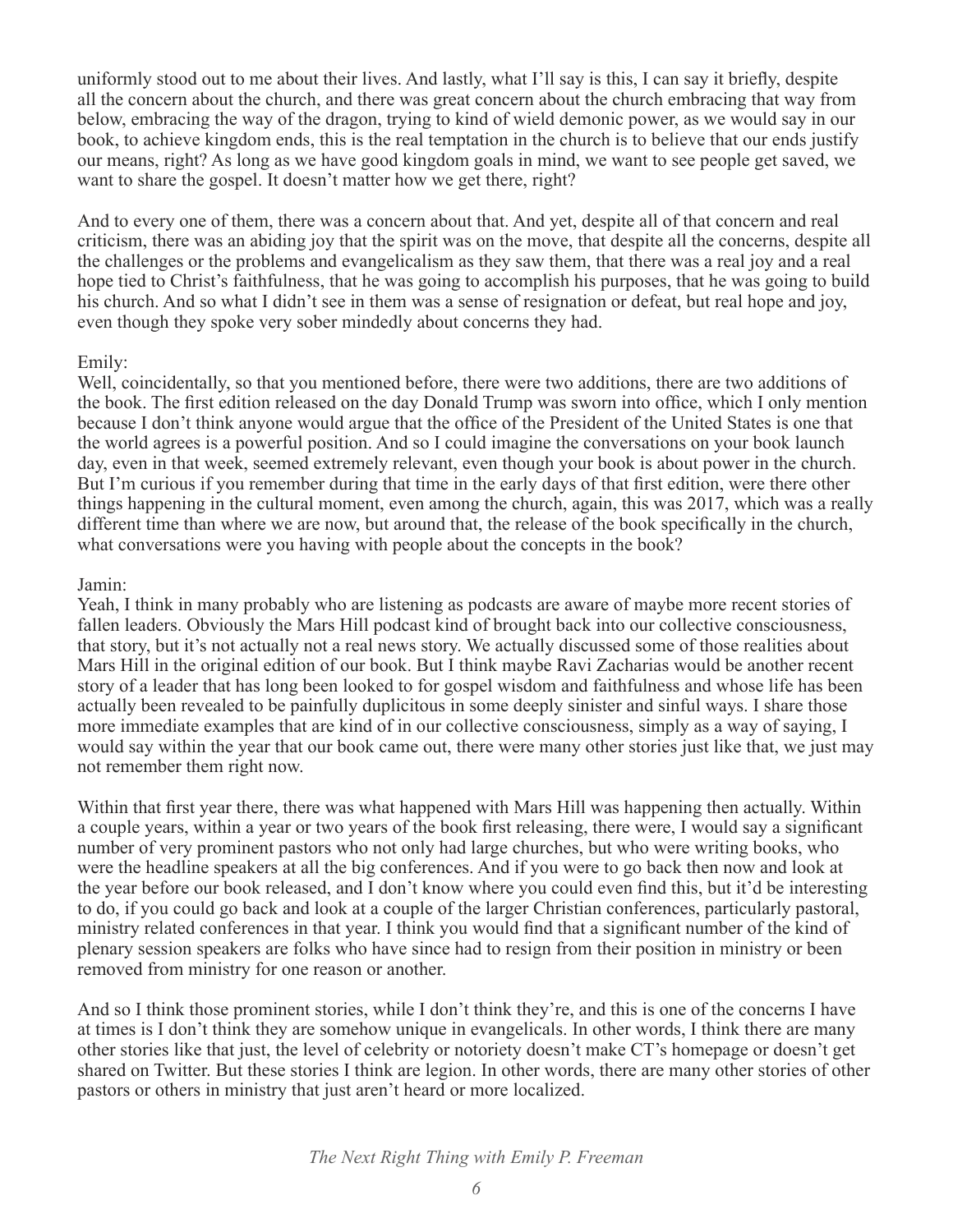But nonetheless, I think those stories, I think how prominent they were and how many there were, my sense was in conversation with folks in that year or two following the book release was what those stories were doing was kind of maybe kind of waking us up to is something wrong here? Did something go wrong? Because these are all the people we're listening to, these are the people writing the books and speaking at the conferences, and yet they're having major moral failures. Right?

#### Emily:

Yeah.

# Jamin:

And if nothing else, the question now is being asked, what's going on? And I think what I would say is I think our book does, I think hopefully help provide some wisdom in answering that question well.

# Emily:

And it matters because of what happened next for you in your writing work. I will never forget the day my phone rang, and it was you on the other line. And this bears telling that the book was never meant to have two editions. There was the one edition, and that was the plan. But we do have two eitions, and I remember you called me that day and I'm curious if you'd be willing to share a bit about what led up to that phone call and what we talked about in that phone call.

## Jamin:

Yeah. Yeah. Boy, we had just finished our first kind of retreat conference connected to the book we called Way of the Lamb. And it would've been a couple days of really just joyful ministry. We had over a hundred kind of pastors, ministry leaders, folks leaning into this question of what does it mean to embrace Jesus's way of power in ministry? And what does it mean to know his strength in my weakness, not wield my personality to accomplish ministry ends, not use the church for my own platform. Two days of pastors confessing sins to one other, praying over one, it was just a beautiful thing. And myself and Kyle kind of spoke at this along with Scott Sauls, a friend in ministry, Ann Voskamp. It just was a rich time.

And so I was coming off of this, just thanking the Lord. I remember going home after the second day and just feeling so full of joy and gratitude for what God had done. And it was that night, that night I did something I actually don't usually do. And I looked on Twitter and I don't remember who initially or what initially brought it up, but I saw on Twitter comments about John Vanier, one of these figures we had interviewed in our book, we traveled all the way to France to spend time with John Vanier. For those that are listening to maybe don't know who he is, just a little bit of context is helpful. John Vanier started the Arch Communities, which is really a worldwide network of communities that care for those with mental and physical disabilities. No one has been more significant in modern history in caring for those with disabilities than John Vanier.

And for those that maybe know Henri Nouwen, John was Henri Nouwen's mentor. Henry's book, The Road to Daybreak is about going to Daybreak, one of these communities. Much of Henry's later writing was about ministering in a large community. And so, at any rate, the news was kind of breaking on Twitter and you never know what that really means initially, right? And we ought to be cautious with that or circumspect about that. But I started to see these kind of posts about something coming out about Vanier, and he had died not long prior to this. And so as I continued to read, I came across a couple articles and some that were directly connected to Arch and some that were about an internal investigation that had happened that was now being made public. And much to my horror, what was being revealed was that he had abused at least a few women under his spiritual care and not those in mental, physical disabilities, but others who had come to him for spiritual guidance as a spiritual director.

And this stories were absolutely horrifying, incredibly painful to read about, deeply grievous, just really evil behavior and abusing those who had sought you out for care and incredibly vulnerable moment. And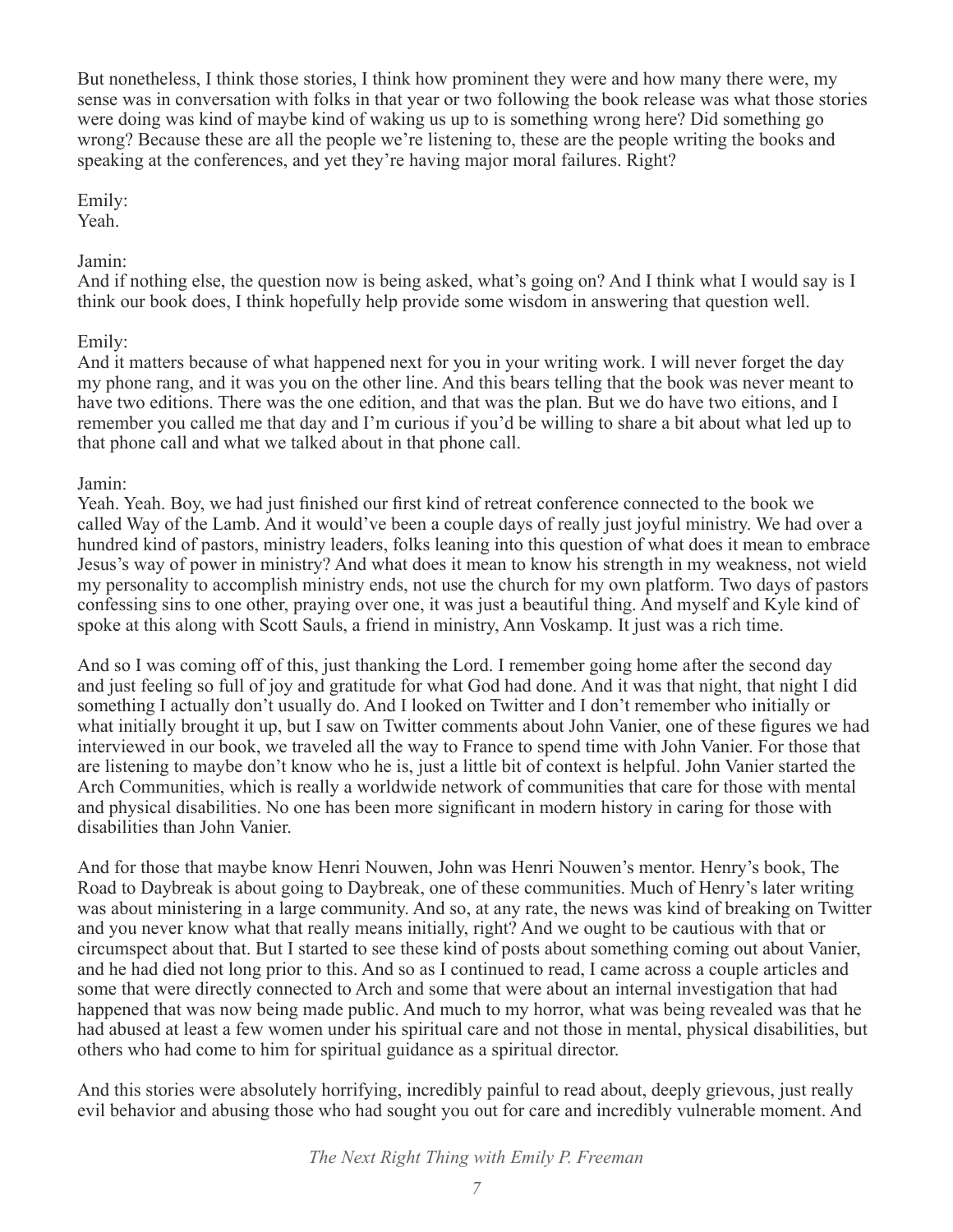I called Kyle right away, we processed it that night, kind of sat on the phone late into the night, silently reading, having a hard time speaking. And so, yeah, it was the next day I think that Kyle and I had a conversation early on in the day in which we decided we needed to do some something about this, but we didn't know what, and here we have a book out where this person is kind of one of these sages that we're putting forward to the church, as someone who represents Jesus' way of power, and yet this person has so radically chosen evil power and abusive, toxic power.

And we didn't know what that meant. This book is out. What does that mean? What do we do? And, and so, yeah, I remember calling you and John and calling a couple friends and just seeking wisdom and really with this question that your podcast so wonderfully helps frame, which is what's the next right thing for us to do? And so through prayer and through seeking wise council, friends that are trusted, who also knew the publishing world and how it worked, because part of my question was what can we do? I don't even know what the options are here, and what would a publisher be receptive to and what do we have even available to us and what we decided through much prayer and conversation and seeking counsel was we needed to pull the book from the shelf and we need to at least request that of the publisher, that the right thing to do in honoring these direct victims of his abuse was to not put him forward or put his words forward or his wisdom forward as someone who represented Jesus's way when he did not.

That was the caring thing to do for these direct victims. That was a first importance is what would honor the direct victims, what would they want? What would it mean to love and care for them well? And then secondly, what does it mean to have integrity with our book going forward? To have this person in there represented the way that they are given the message of our book and what does it mean to have that person alongside of others who have represented the way of Jesus faithfully? Right. What does it mean for John Vanier to still be put alongside Marva Don and Eugene Peterson as somehow kind of a peer of theirs, that doesn't feel honoring of them either. So for all those reasons, the right thing to do was to pull the book, but we didn't know beyond that if the publisher would give us an opportunity, and to their credit, I mean, they responded so well.

They heard our concern, they shared our concern, I think for the right reasons. And it was not convenient. It was not financially a strategy they had in mind for the book, but they were willing to meet us in the sacrifice that was required to not only pull the book from publishing, but they also offered us an opportunity to rerelease the book. And so then came to the question, well, what does that mean? Do we just, do we just remove him in the chapter and pretend like he wasn't there? Do we take an opportunity to, and you know this well, Emily, any author always can find more words, so, oh, hey, is this the opportunity to write four more chapters, I've always wanted to write. And so I think the process of discernment and prayer there really led us to, you know, what feels faithful here is yes to remove him, but to not pretend like this didn't happen and to do what we've done with the book from the beginning, which is to be honest about our own journey.

And so we removed the chapter, but we wrote a whole new chapter that basically narrated this story. And here's what happened to us. This person was in the original edition of the book. Here's why they're not, and really to take a few months and kind of process our own temptations and how we responded that. I mean, one of the temptations is to kind of second guess yourself, and go back in your mind. Oh, was there a tell I missed? Was there something that happened that I should have noticed? What was there one word that was said, and I should have keyed on it and I should have known this about this person? That's one of the temptations. And so kind of trying to name that a bit, some of the temptations we faced. There's a temptation to kind of mull over it in your mind a lot to read and reread Twitter posts and articles about it, and kind of, for lack of a better way of putting it, to kind of wrestle with it in your mind and try to make sense of it, but actually never move to God and prayer with it.

Emily: Yeah.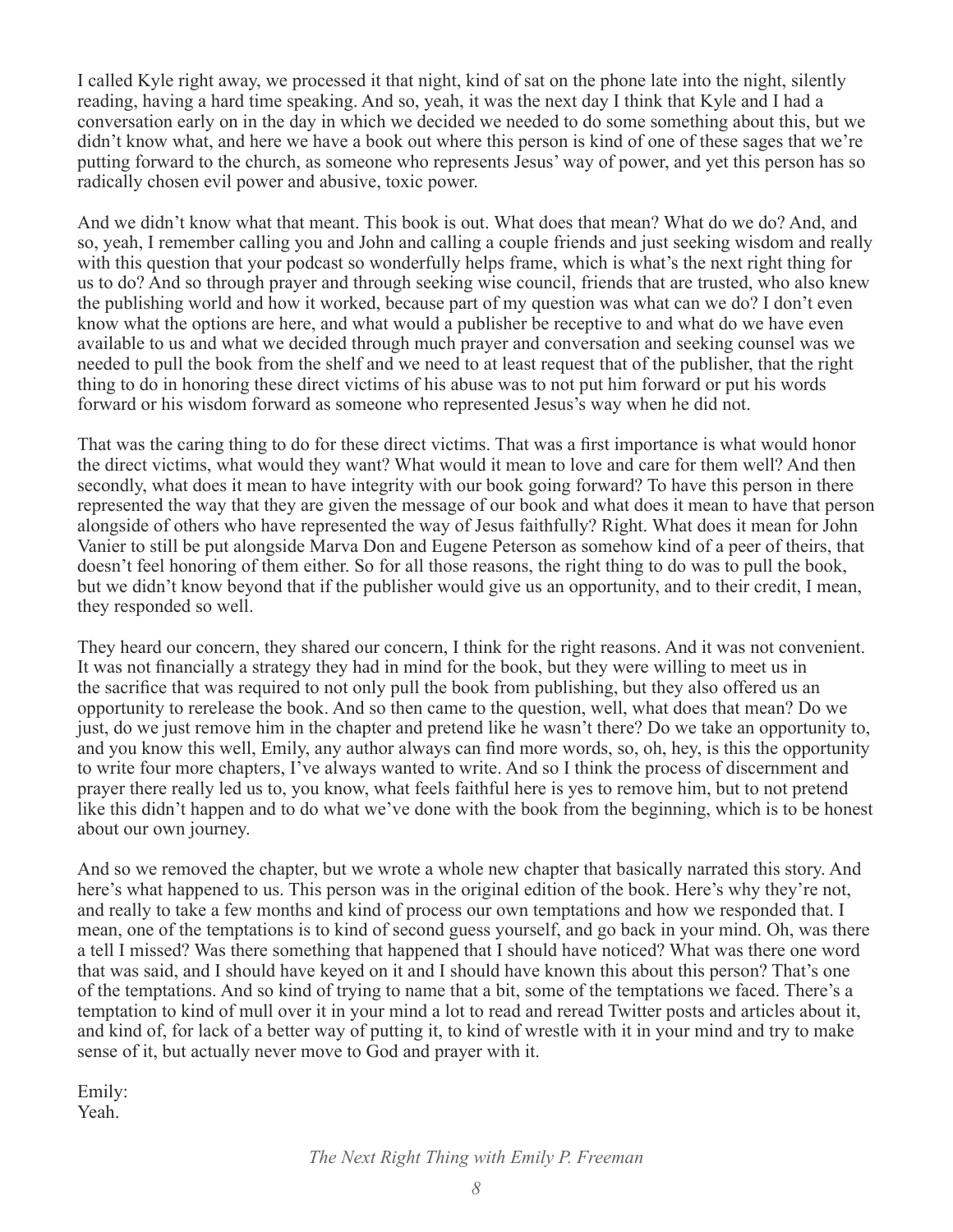# Jamin:

So what does it mean for us to actually meet God in our lament to cry out to him, to actually pray prayers of implication, like Lord do something about this injustice. We're angry about it. We're upset about it. We feel embarrassed that this happened. This was part of our book. And, but to move those emotions, the pain, the anger, the hurt, the embarrassment, into prayer, not just to kind of stay in my own mind about it or to kind of read and reread things about it.

# Emily:

Yes. I'm glad you say that, Jamin, because it's definitely something that you could spin out quickly and often into sort of a guru search of like, well, what do they think we should do? Or what do they think we should do? What are they saying? And kind of this guessing and second guessing. For so many reasons, both the book itself, the reader you want to care for, the other people, like you said, who you set forth as people to listen to when it comes to people who walk in the way of Jesus and then just not to mention the victims of the abuse, not to mention, but number one, and I'm glad you mentioned that first, but there were so many things to consider. And this is an interesting nuanced and heartbreaking example of when your next right thing, your next deeply right thing is incredibly inconvenient.

It is heartbreaking. It hurts. And then there may not be a really clear like, oh, well here's what you do when this happens, is here's the next step. And I think there are so many decisions like that in life that we often face. Yours is extremely unique. I can't think of very many authors who have faced this type of decision, but I think it is universally relatable in that we can be confronted with something that we put so much time and effort into, so much thought and prayer, and I think this is what a lot of times, especially Christians who want to hear the voice of God and then you question, did we not hear God, right? And I'm curious if you struggled with that at all when you made your initial decision to write this book and to interview these particular people and we felt led, the spirit was leading us in a certain way. And now what does it say about us that we were led here? And as it turns out, this wasn't a match, this wasn't what we thought it was.

# Jamin:

Yes. I think that's well said. Oh man, the flurry of emotions was profound. And now I can say that I'm grateful for the whole process and the whole journey, but boy, initially yeah, this is one of those rare experiences writing where the first edition of the book I felt like was, this is exactly what I would want it to be. Oh, I would never want to touch it again. It was like one of the rare things I've ever written where I felt like this is exactly what it ought to be.

#### Emily:

Finally. I said what I wanted to say.

# Jamin:

Yeah. And, and not because I couldn't turn a better sentence or two, but it just felt like God had been so in it, and to your point, the journey of spending time with each of these folks and how that happened. And even with John Vanier is a good example. I mean, we didn't have the money to travel to France to do this. Someone else, and without going into specifics, one of the other sages we interviewed for the book actually financed our ability to travel and go, even spend time with John Vanier because that other person felt that John Vanier was such an important addition to the book after we had shared our desire to spend time with him.

And so, well, how do you make sense of that? Felt like the Lord had made a way and God's Providence, here we were. And getting to interview these people, many of whom died within just a couple years of the book being published and getting that opportunity before they passed away. And so you're right, I think so much was hard about it, but now, it's an important part of the story. Maybe what I'll just say in closing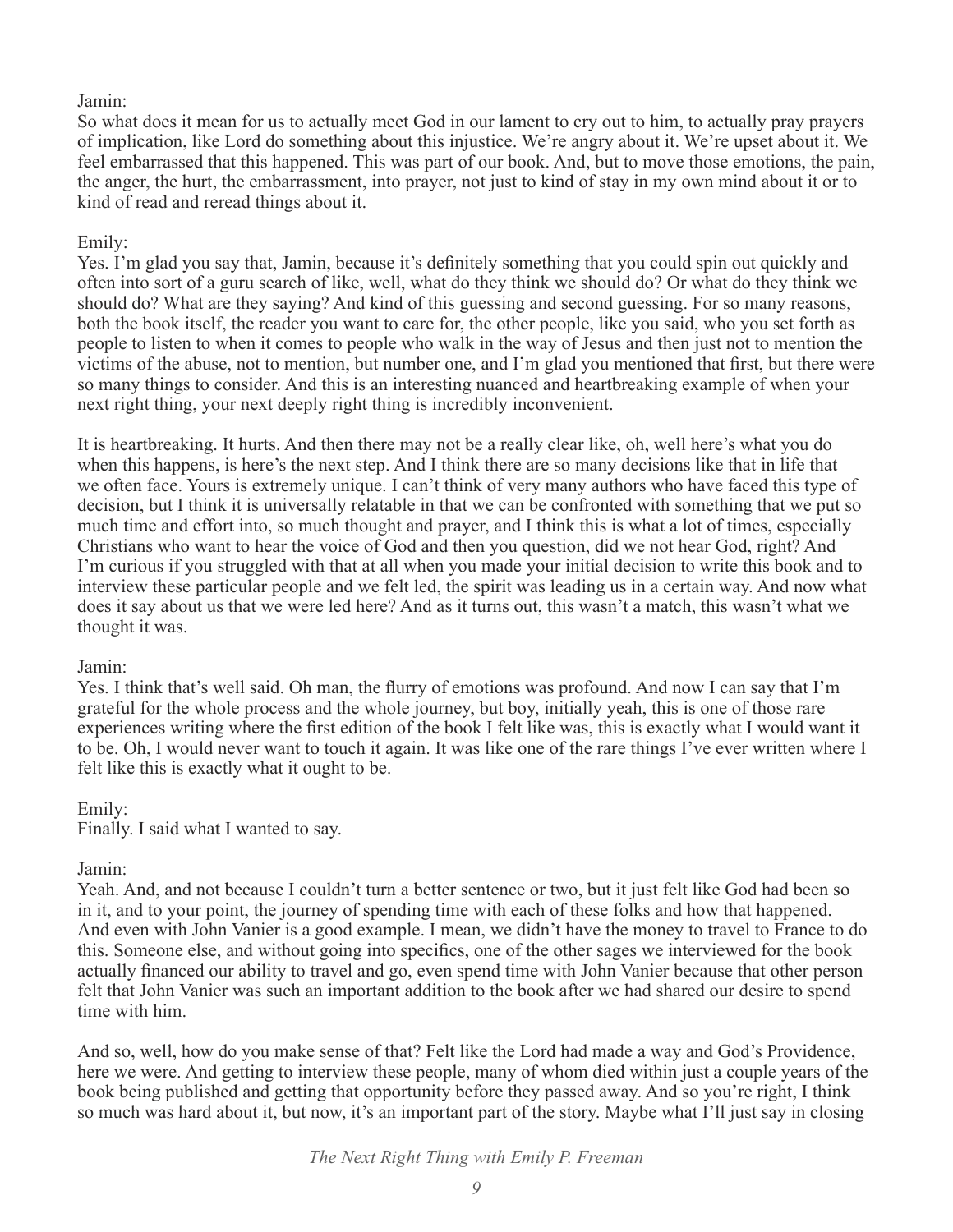about that is this, I think one of the things that things like the Mars Hill podcast I think has helped to do is maybe raise our awareness of toxic forms of power in the church and the dangers of things like celebrity. But I do think one of the things we still struggle with is to know how to name these forms of power well, particularly in their more subtle expressions. And what I would say is, to be frank, Mars Hill just is a rather loud example of some very kind of obvious narcissism and abuses of power.

And I don't want to diminish the challenge of discerning that in the moment for those who are involved in the story. But I think when you hear the story, how the way this person spoke, the way they carried themselves, and what I would say is sometimes wolves just look like wolves. We just want wolves in the church, and that's something that we have to reckon with. I think the Lord's calling us to reckon with. But sometimes wolves really do look like sheep, and that's one of the real challenges. And I think one of the things this experience with Vanier surfaced that I think we can maybe help people navigate in the new chapter of the book, because we do try to explore this, is how do you discern that well? Because the truth of Vanier was he was gentle. He was gracious. His presence was incredibly tender.

He was content with being tucked away and hidden in a French village and not really being noticed. He wasn't seeking a big platform. He didn't have a kind of domineering personality and presence.When you were with him, he was very gracious and warm and kind and tender hearted. And yet he was doing these things, right? And so I think Jesus tells us this, right? Wolves will come in sheep's clothing. Well then how on earth do we identify them, Lord? Right? When they don't actually look like a wolf, when they're not obviously biting, when they're not just roaming around growling all the time, but they look gentle and kind and gracious. And I think maybe the reason why this journey, I think for us, can serve the church well is we were really forced to wrestle with that and wrestle with, yeah. How do we discern that?

And did we miss something? And what happens when you can't discern it? And what happens when only the Lord sees what's really going on in someone's heart and how do we navigate that? And are there other things that we can pay attention to that are more subtle? Does this mean we ought to give up on all of our leaders and never look to anyone for guidance, right? Because that's another temptation. I'll just forget it, I just won't listen to anybody. I think that is so much of people's experience. Right? And at some point in their Christian life, they're going to bump up against that with a pastor, with a mentor, with a writer, with a speaker, with someone that they've trusted. So I think in God's providence and kindness, I think ultimately it is a good addition to the book that I think will be a blessing to people in much of what they genuinely struggle with.

# Emily:

Jamin, I want to thank you for entering into this conversation with candor and honesty and revealing some of those things that I think we can, while we may not relate specifically to your experience in writing of this book, and then the subsequent edition that had to be added, so many of us can relate to having been hurt, maybe feeling like a fool, like we were duped or being hesitant to trust again. And I think you have eloquently and kindly helped to put that at least in some perspective for us as we move forward in discerning our next right thing in love, even when there's things that we don't know and can't see in doing that with some faith. I'm going to ask you one final question that I ask all guests who come on The Next Right Thing, I'm sure you could guess it, Jamin, what is your next right thing?

### Jamin:

Great final question. And I didn't guess it, even though I probably really should have, right?

Emily:

Maybe if I would've given you a second, you could have guessed it.

#### Jamin:

Yeah. Yeah. Oh boy. My next right thing is embracing in this season of my life yet still the abiding